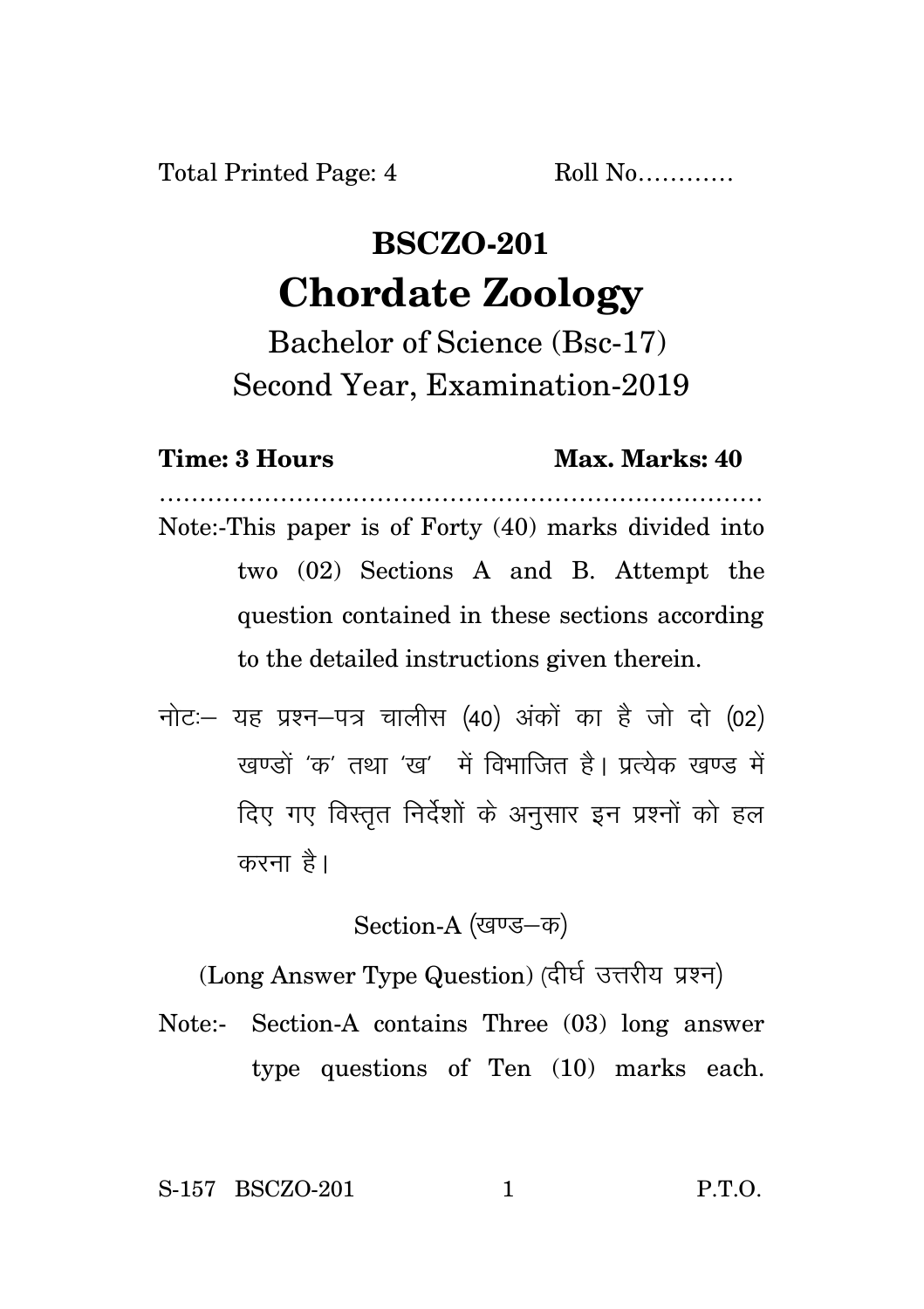Learners are required to answer any Two  $(02)$  questions only.  $(2 \times 10=20)$ 

- नोट: खण्ड 'क' में तीन (03) दीर्घ उत्तरीय प्रश्न दिये गये हैं। प्रत्येक प्रश्न के लिए दस (10) अंक निर्धारित हैं। शिक्षार्थियों को इनमें से केवल दो (02) प्रश्नों के उत्तर  $\vec{a}$ ने हैं।
- 1. Give the general characters and classification of Aves up to the order level. पक्षी वर्ग के सामान्य लक्षण तथा गुण के स्तर तक वर्गीकरण दीजिए।
- 2. Write the general characters of Mammals and explain the affinities of Prototheria and Metatheria.

स्तन धारियों के सामान्य लक्षण लिखते हुए प्रोटोथीरिया तथा मेटाथीरिया के सामानताओं का उल्लेख कीजिए।

- 3. Give the general characters of cyclostomes with suitable examples. साइक्लोस्टोम्स के सामान्य लक्षण उचित उदाहरण से समझाइए।
- S-157 BSCZO-201 2 P.T.O.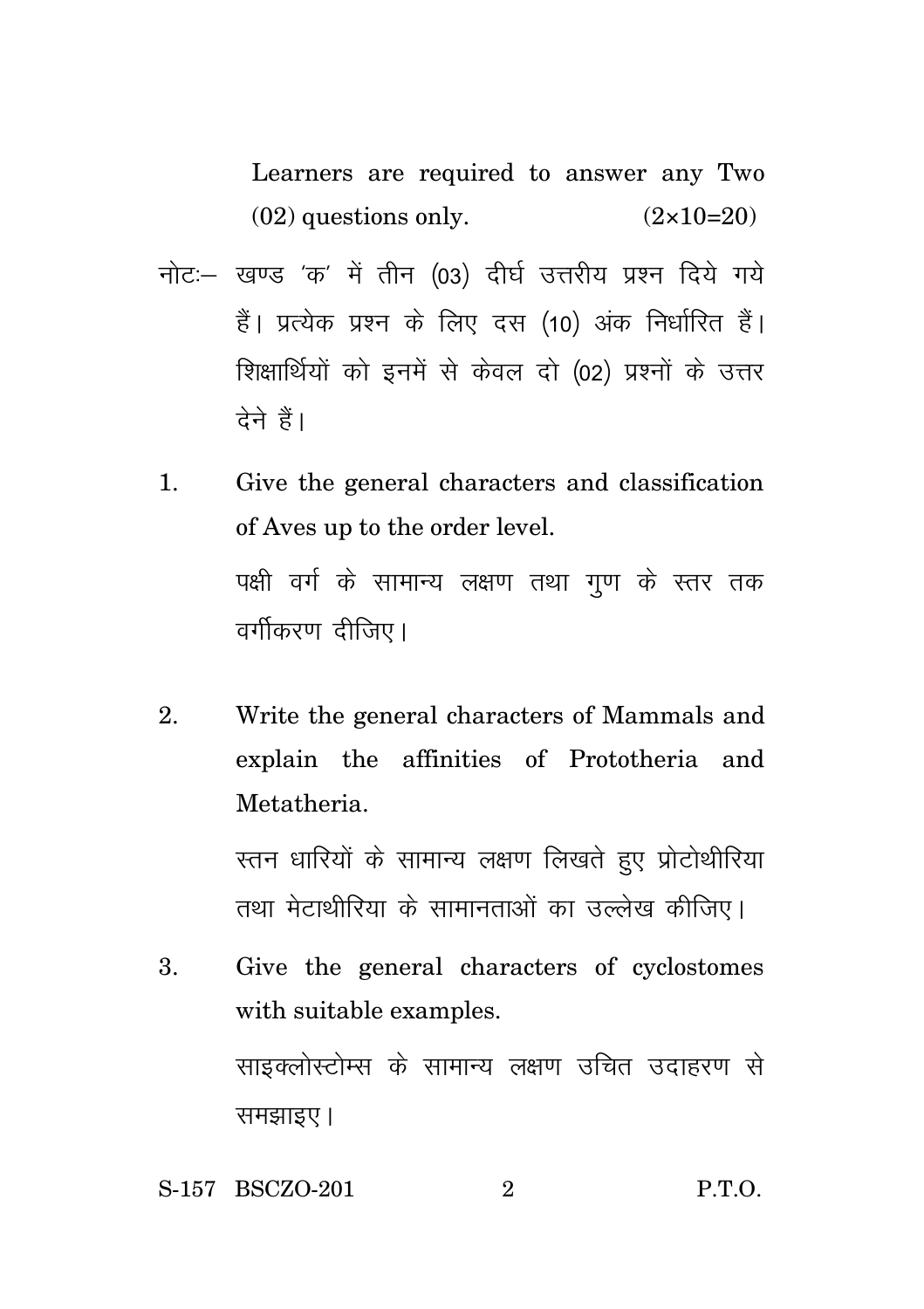## Section-B (खण्ड-ख)

(Short Answer Type Question) (लघु उत्तरीय प्रश्न)

- Note:- Section-B contains six (06) short answer type questions of five (05) marks each. Learners are required to answer any four (04) questions only.  $(5 \times 4=20)$
- नोट: खण्ड 'ख' में छः (06) लघु उत्तरीय प्रश्न दिये गये हैं। प्रत्येक प्रश्न के लिए पाँच (05) अंक निर्धारित हैं। शिक्षार्थियों को इन में से केवल चार (04) प्रश्नों के उत्तर देने हैं।
- 1. Describe the Brachiostometa and its affinities? ब्रंकियोस्टोम्स तथा इसकी समानताओं को समझाइए।
- 2. Explain the Flight adaptation in Birds? पक्षियों में उडान अनुकुलन को समझाइए।
- 3. What is the difference between poisonous and non poisonous snakes? विषैले एवं विषहीन सर्पों में अंतर स्पष्ट कीजिए।

S-157 BSCZO-201 3 P.T.O.